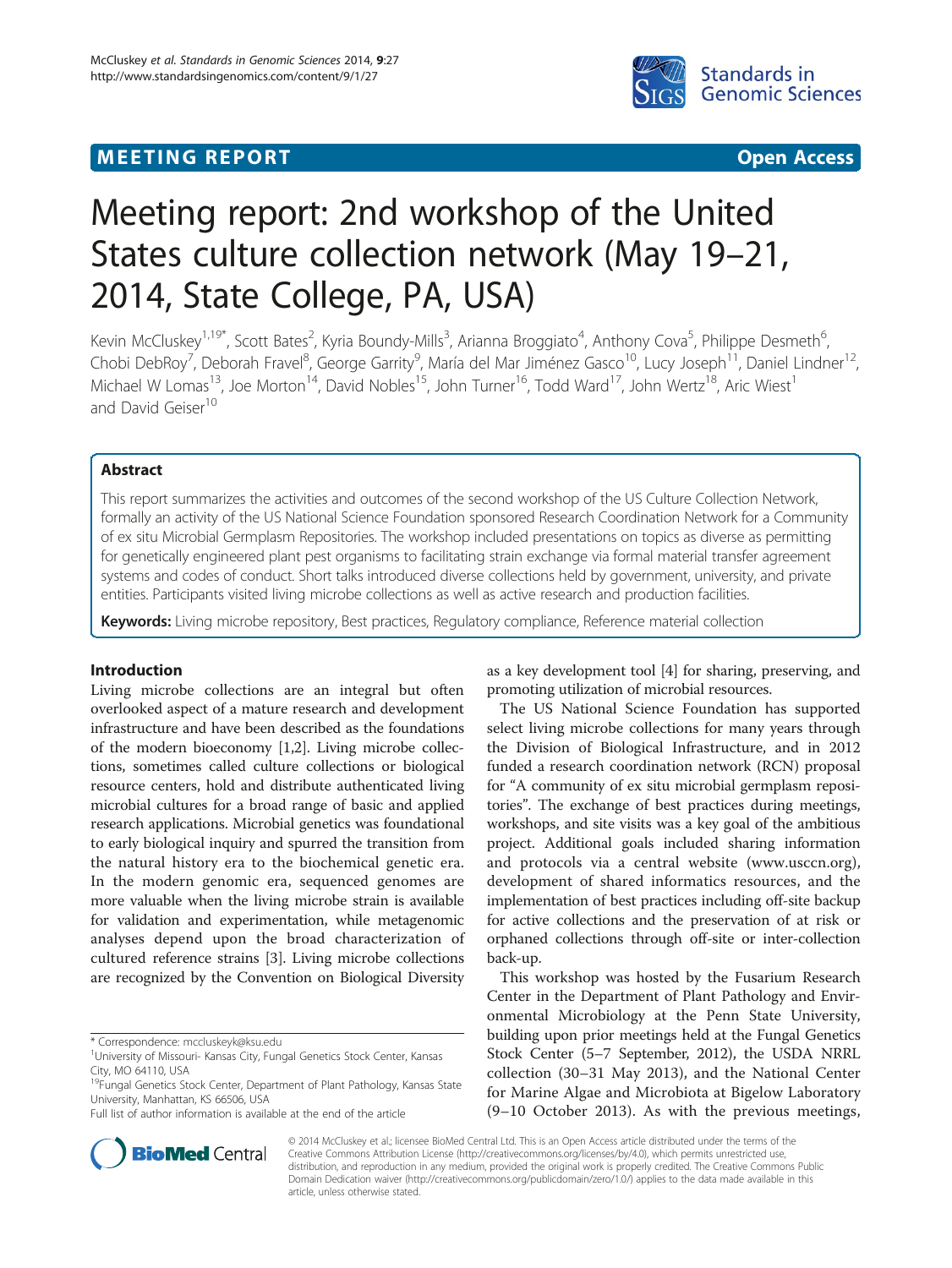this meeting accomplished several goals of the RCN grant including providing an opportunity for collection managers to meet with colleagues, funders, and regulators. Because more than half of the participants at this workshop had not participated in previous activities of the group, a thorough description of the origin of the group was presented including the historical role of the US Federation for Culture Collections, and recent efforts by the Ecological Society of America [\[5](#page-4-0)], and the American Phytopathological Society [[6\]](#page-4-0).

## Day 1

Recognizing that engagement of stakeholders is essential to the long term success of any infrastructure resource, the workshop brought together scientists working in a variety of capacities including regulation, funding, legal affairs, and collection development. For many participants, this was their first opportunity to interact with a group of collection managers outside their own institution.

Participants were welcomed by the Dean of the College of Agriculture as well as the Head of the Department of Plant Pathology and Environmental Microbiology. The Penn State University Plant Pathology department is among the oldest departments of its kind in the US and has housed working culture collections for many decades. Afternoon presentations included a description of the Fusarium Research Center and its development within the PSU Plant Pathology department.

Further presentations described the current regulations that govern movement of genetically engineered plant pests, as well as the development and organization of the US Plant Germplasm system. The USDA maintains hundreds of thousands of lines of cultivated plants and their wild relatives as well as germplasm for animal breeding and increasingly, microbial strains. Regulation of movement or release of acknowledged or potential microbial plant pests in the US is governed by the USDA Animal and Plant Health Inspection Service (APHIS). Within APHIS, Plant Protection and Quarantine (PPQ) is responsible for general permits specifying wild type strains while Biotechnology Regulatory Services (BRS) is responsible for permits for genetically engineered strains. Online "e-permitting" has simplified both processes and the USDA is committed to finding more effective ways to serve researchers whose laboratory, greenhouse, or smallscale field activities use regulated organisms, but who are not involved in larger scale commercial development or production activities.

Standards and codes of conduct have been used to provide authority and transparency to strain exchanges. Further presentations during the second afternoon session emphasized the development of formal codes of conduct for exchange of microbe strains. The current version of the code of conduct for exchange, called TRUST (for

TRransparent User-friendly System of Transfer for Science & Technology), is built upon the frameworks stated by the MOSAIIC standard [[1\]](#page-3-0) and establishes proper practices for management of rights under the Nagoya Protocol and by extension, the Convention on Biological Diversity [[7\]](#page-4-0). Because these issues are ultimately dependent upon accurate and properly curated reference material, further discussion included the use of standards in managing collection materials. Different standards were described including self imposed standards such as nomenclature [[8\]](#page-4-0) and also external standards for reference material, process optimization, and data management.

Finally, the third session showcased developments in management of yeast strain resources in the US and included descriptions of the University of California, Davis Phaff Yeast Culture Collection, which emphasizes biodiversity, and the UC Davis Wine Microbe Collection. Both collections maintain tremendous biodiversity, but have different research foci. For example, the Phaff Collection is comprised of over 7,000 isolates of over 800 species and many of these isolates are unique to this one collection. The Phaff collection is growing and developing strains from the collection for biofuel and other modern applications. The UC Davis Viticulture and Enology Wine Yeast and Bacteria Collection includes Saccharomyces and other yeast, fungi, and bacterial species associated with fermented beverages and is engaged in research and teaching relating to wine and other fermented beverage production.

## Day 2

Because many living microbe collection managers are more familiar with their own research community, the relationships established in the first day sessions were reinforced during discussions about how people exchange materials and the formal mechanisms adopted to facilitate these exchanges. It ended with introductions to collections managed by participants and visits to laboratories at Penn State University.

As the modern research enterprise becomes both more directly and implicitly collaborative, living microbe collections have an important role to play in assuring both that materials are accurately preserved and that research funds are not spent repeating prior experiments, but rather on building upon prior experiments. Because exchange of materials is essential to the progress of science, an analysis of current practices was conducted by Arianna Broggiato of the Centre for the Philosophy of Law, Universite Catholique de Louvain, Belgium. Results presented at this workshop included a comparison between responses from collections in the US and those in other countries, which showed that implementing best practices can facilitate exchanges and perhaps equally importantly, reinforces the awareness of exchange protocols for collection staff [\[9\]](#page-4-0). Such survey efforts are important as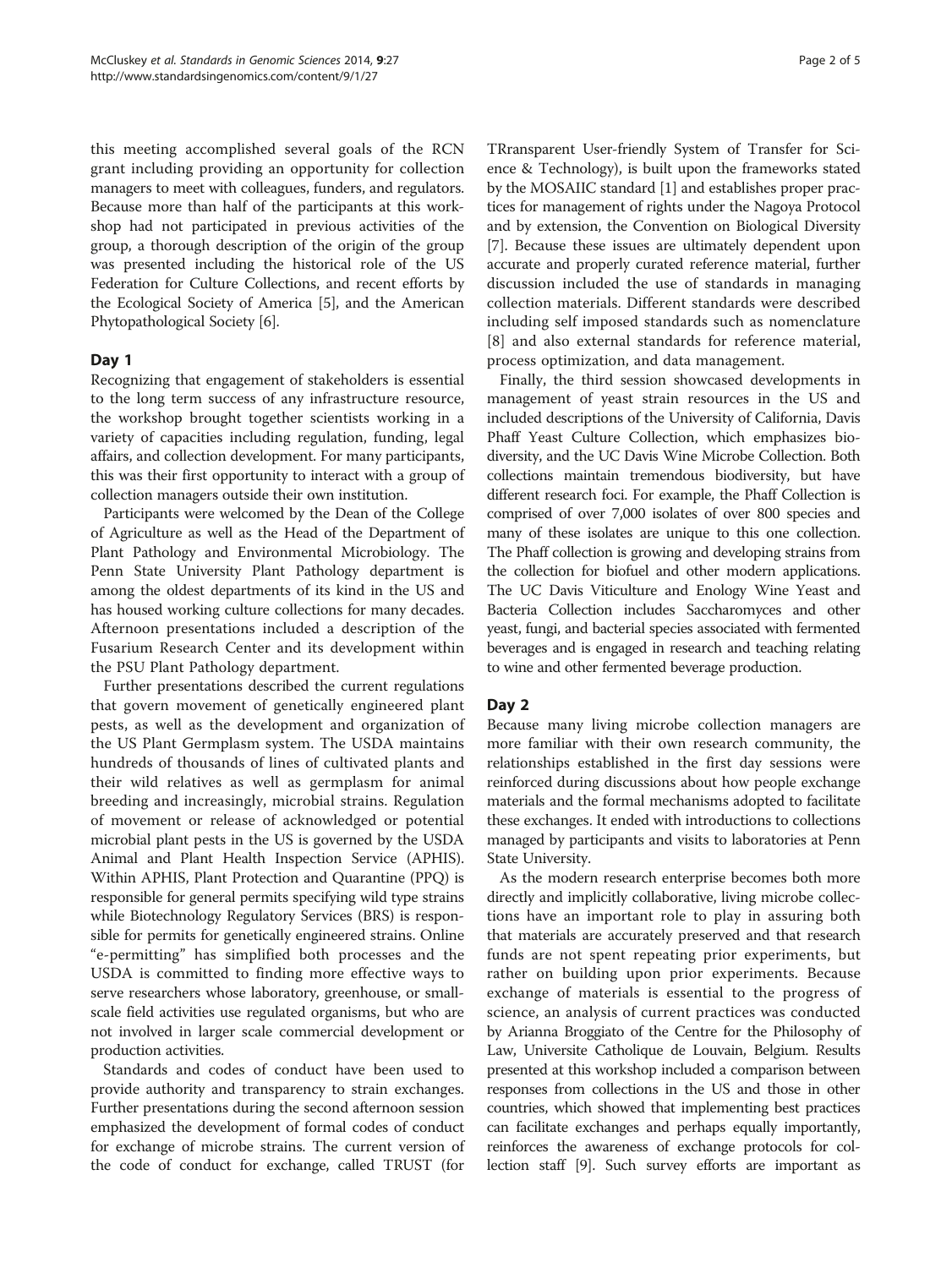<span id="page-2-0"></span>international exchanges of living microbe strains become governed by treaty law, such as the Convention on Biological Diversity or the Nagoya protocol [[10\]](#page-4-0). Demonstrating the impact that collection networks can have on practices, this survey provides an important reference point for collections faced with increased responsibility as microbial materials are utilized for commercial and reference purposes.

To that end, material transfer agreements (MTAs) are a useful tool to help facilitate material exchange while preserving the rights of the providing and receiving parties. For example, since Addgene, a global, non-profit plasmid repository, distributes plasmids on behalf of its depositing institutions, all materials are sent out under a MTA to preserve the depositing institute's rights in that material. Addgene has streamlined the MTA approval process by integrating the MTAs with their electronic request system. A significant advantage of this integration is that university technology transfer officers can approve sharing of molecular clones with a click of a button using the widely agreed upon and established terms of the NIHauthored Uniform Biological Material Transfer Agreement (UBMTA).The UBMTA creates a relationship between the depositing institution and the receiving institution. Addgene does not claim any materials rights in the materials deposited or any subsequent rights that may arise in inventions or modifications. This is fundamentally how the TRUST system envisions future exchanges; the TRUST system uses two connected documents: the MAA and MTA. The Material Accession Agreement (MAA) rules the deposit of material in a public collection and the MTA defines the conditions for further distribution. These

documents are designed to complement one another and define rights as well as liabilities for exchange [[11\]](#page-4-0).

A goal of the microbial germplasm repositories participating in the RCN is to promote exchange and foster collaboration, and so the last formal session of the 2014 USCCN workshop at PSU included descriptions of several collections including the US Forest Service Culture Collection of the Center for Forest Mycology Research (CFMR) at the University of Wisconsin, Madison, and the University of Minnesota (UMN) Mycological Culture collection. The CFMR culture collection includes approximately 20,000 living cultures representing 1,600 species and continues to develop storage techniques for diverse fungi including tropical and temperate species. The UMN Mycological Culture Collection is associated with the Bell Museum of Natural History Herbarium that also houses approximately 100,000 dried fungal specimens in addition to over 1,000 living strains in the culture collection. Updates from the USDA NRRL collection and the Fungal Genetics Stock Center included the description of formalization of roles and funding streams at the USDA collection and the potential relocation of the FGSC. These two collections, the former emphasizing diversity of bacterial and fungal microbes, and the latter genetic research with fungi, hold over 150,000 isolates and distribute materials to all corners of the globe. Both have long histories and continue to make significant impact directly and in support of research in the areas of genetics, health, food, and fiber.

Additional presentations featured two collections located at Penn State that had not previously interacted with the collection community. The first, the E. coli reference

| <b>Collection</b>                                                               | <b>Web URL</b>                                                                       |
|---------------------------------------------------------------------------------|--------------------------------------------------------------------------------------|
| Addgene Plasmid Repository                                                      | http://www.addgene.org/                                                              |
| Belgian Co-ordinated Collections of Micro-organisms                             | http://bccm.belspo.be/                                                               |
| Belll Museum of Natural History                                                 | http://www.bellmuseum.umn.edu/                                                       |
| E. coli Genetics Stock Center                                                   | http://cqsc.biology.yale.edu/                                                        |
| E. coli Reference Center                                                        | http://ecoli.cas.psu.edu                                                             |
| Fungal Genetics Stock Center                                                    | http://www.fgsc.net                                                                  |
| Fusarium Research Center                                                        | http://plantpath.psu.edu/facilities/fusarium-research-center                         |
| International Culture Collection of (Vesicular) Arbuscular<br>Mycorrhizal Fungi | http://invam.wvu.edu/                                                                |
| National Center for Marine Algae and Microbiota                                 | https://ncma.bigelow.org/                                                            |
| Phaff Yeast Culture Collection                                                  | http://phaffcollection.ucdavis.edu/                                                  |
| PSU Mushroom Spawn Laboratory                                                   | http://plantpath.psu.edu/facilities/mushroom                                         |
| The UC Davis Enology Culture Collection                                         | http://wineserver.ucdavis.edu/industry/enology/culture/                              |
| USDA ARS Culture Collection                                                     | http://nrrl.ncaur.usda.gov/                                                          |
| USDA Forest Service Center for Forest Mycology Research                         | http://www.nrs.fs.fed.us/disturbance/invasive_species/herbarium_culture_collections/ |
| UTEX Culture Collection of Algae                                                | http://www.utex.org                                                                  |

Table 1 Online addresses of public collections described at the workshop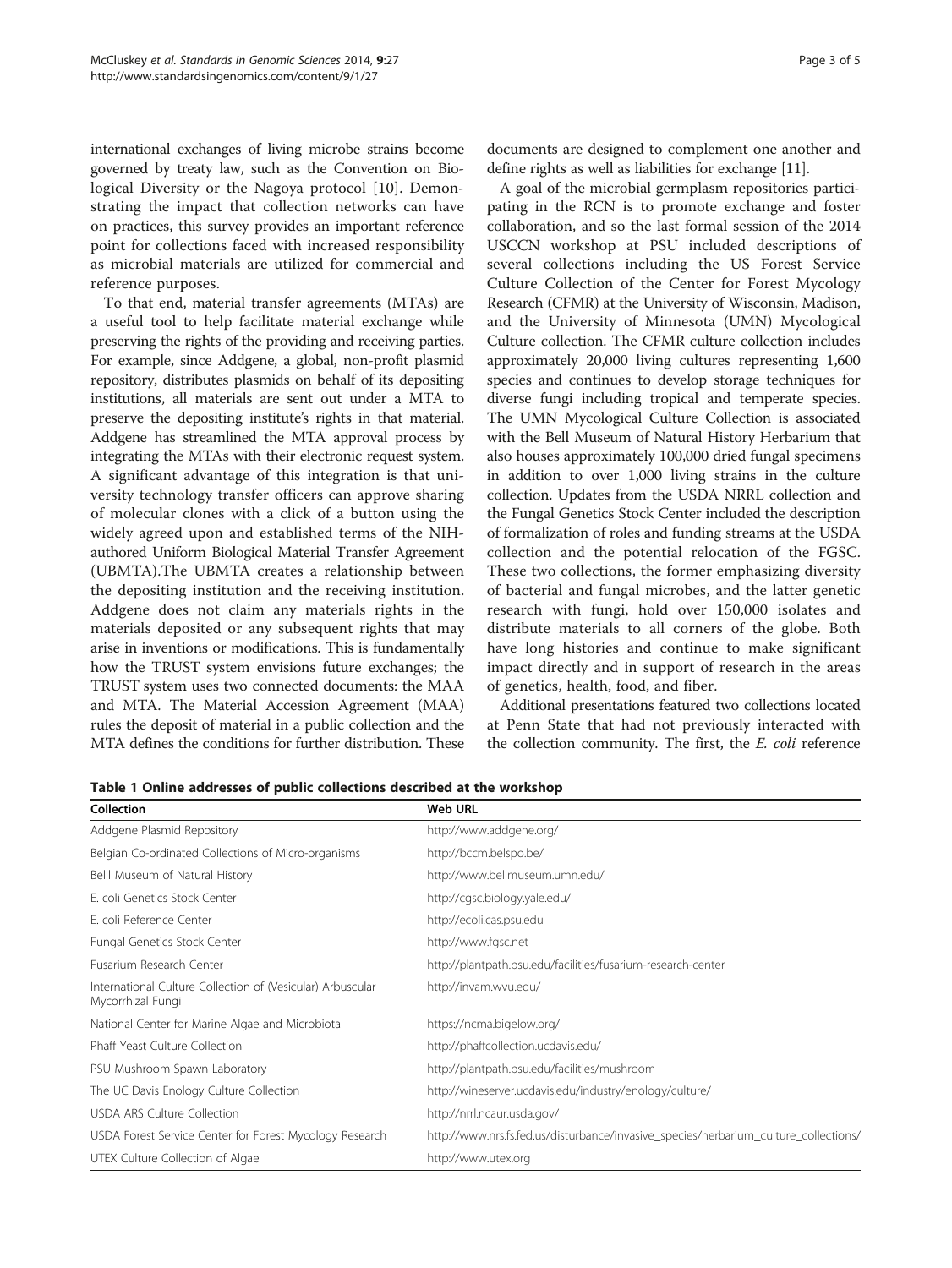<span id="page-3-0"></span>center, holds over 70,000 isolates from human, animal, and environmental sources collected over the past 50 years. The lab provides diverse services, including classical serotyping as well as molecular genetic strain characterization.

The last presentation described a growing research collection of approximately 2,000 isolates of Verticilium, primarily V. dahliae, that was formed by merging collections from North America and Western Europe. This collection includes representatives of different vegetative compatibility groups and testers for characterizing newly isolated strains. Building upon these formal presentations, the group also visited the Fusarium Research Center, the PSU Mushroom Spawn Laboratory, the E. coli Reference center, and the PSU Creamery.

## Conclusion

This meeting marks the fourth time that US living microbe collection staff, curators, and directors were able to meet and visit each other's laboratories since the research coordination network was initiated in 2012. Building upon the success of prior meetings, and in addition to formal presentations, time was budgeted both to visit local research and production facilities and to develop resources available via the central website of the network, ([www.usccn.org](http://www.usccn.org)). Of 22 formal participants, many were engaging in US culture collection network activities for the first time. Among these first-time participants, six were from universities in the US, three were from the US Department of Agriculture, one was from a non-profit collection, one was from a US Department of Energy laboratory, one was from a foreign university, and one from the World Federation for Culture Collections. This diverse group brings together knowledge of every domain impacting the activities of living microbe collections and emphasizes the impact and wide utilization of microbes in industry, medicine, agriculture, and the environment. Topics of emphasis at this meeting included permitting for genetically engineered plant pests, codes of conduct to satisfy international treaty obligations, material transfer agreements, and standards for data interoperability and portability. Presentations and visits described nine formal collections ranging from a laboratory based collection of approximately 2,000 strains of primary use by one research community to the USDA NRRL collection which includes approximately 95,000 strains in public, research, and patent collections of use in a wide variety of research and development activities including food safety and public health, plant and animal production, and biotechnological development (Table [1\)](#page-2-0). Progress in the development of a community of living microbe collection workers has taken an important step toward the shared goal of a networked system of independent collections sharing infrastructure

and resources by providing a forum for interaction and discussion.

#### Competing interests

The authors declare that they have no competing interests.

#### Authors' contributions

KM presented at the meeting and drafted the manuscript, SB presented at the meeting and contributed significantly to the manuscript, KB-M presented at the meeting, AB presented at the meeting and contributed data and content to the manuscript, AC presented at the meeting and contributed to the manuscript, PD presented at the meeting, CDR presented at the meeting and shared data, DF presented at the meeting, GG presented at the meeting, MJG presented at the meeting and contributed to the manuscript, LJ presented at the meeting and contributed to writing the manuscript, DL presented at the meeting, MWL presented at the meeting and contributed to writing the manuscript, JM presented at the meeting and shared data, DN shared data for the manuscript, JT presented at the meeting and contributed to the writing of the manuscript, TW presented at the meeting, JW presented at the meeting and shared data for the manuscript, AW presented at the meeting, and DG presented at the meeting and contributed to the writing. All authors read and approved the final manuscript.

#### Acknowledgements

The RCN for a community of ex situ microbial germplasm repositories is supported by grant # 1203112 from the US National Science Foundation Division of Biological Infrastructure.

#### Author details

<sup>1</sup>University of Missouri- Kansas City, Fungal Genetics Stock Center, Kansas City, MO 64110, USA. <sup>2</sup>Department of Plant Pathology, University of Minnesota, 1991 Upper Buford Circle St. Paul, Minnesota, MN 55108, USA. <sup>3</sup>Phaff Yeast Culture Collection, University of California, Davis, CA 95616, USA 4 Université Catholique de Louvain, Louvain-la-Neuve, B-1348 Louvain-la-Neuve, Belgium. <sup>5</sup>Addgene, 1 Kendall Sq. Ste, B7102 Cambridge, MA 02139, USA. <sup>6</sup>World Federation for Culture Collection, Belgian Sci. Policy Office, B-1050 Brussels, Belgium. <sup>7</sup>Penn State University, E.coli Reference Center, 115 Henning Building, University Park, PA, USA. <sup>8</sup>USDA Agricultural Research Service, GWCC-BLTSVL, 5601 Sunnyside Ave, Beltsville, MD 20705-5139, USA. <sup>9</sup>Department of Microbiology & Molecular Genetics, Michigan State University, East Lansing, MI 48824-4320, USA. <sup>10</sup>Department of Plant Pathology and Environmental Microbiology, Penn State University, University Park, PA 16802, USA. <sup>11</sup>Department of Viticulture and Enology, University of California, Davis, CA 95616, USA. <sup>12</sup>Center for Forest Mycology Research, USDA Forest Service, Madison, WI 53726, USA. <sup>13</sup>National Center for Marine Algae and Microbiota, Bigelow Laboratory for Ocean Sciences, East Boothbay, Maine 04544, USA. <sup>14</sup>Division of Plant & Soil Sciences, West Virginia University, 1090 Agricultural Sciences Bldg, Morgantown, WV 26506, USA. <sup>15</sup>University of Texas at Austin, The Culture Collection of Algae, Austin, TX 78712, USA.  $^{16}$ USDA Animal and Plant Health Inspection Service, Biotechnology Regulatory Services, Riverdale, MD 20737, USA. 17USDA Agricultural Research Service, USDA, ARS, MWA, NCAUR, BFPM, 1815 N University St, Peoria, IL 61604-3999, USA. <sup>18</sup>724 KBT, MCDB Department, E. coli Stock Center, Yale University, New Haven, CT 06520, USA. <sup>19</sup>Fungal Genetics Stock Center, Department of Plant Pathology, Kansas State University, Manhattan, KS 66506, USA.

#### Received: 1 July 2014 Accepted: 21 November 2014 Published: 29 December 2014

#### References

- Janssens D, Arahal DR, Bizet C, Garay E. The role of public biological resource centers in providing a basic infrastructure for microbial research. Res Microbiol. 2010; 161(6):422–29.
- 2. OECD. Biological Resource Centres Underpinning the Future of Life Sciences and Biotechnology. Paris, France: Organisation for Economic Development and Cooperation; 2001: p. 68.
- 3. Knight R, Jansson J, Field D, Fierer N, Desai N, Fuhrman JA, Hugenholtz P, van der Lelie D, Meyer F, Stevens R. Unlocking the potential of metagenomics through replicated experimental design. Nat Biotechnol. 2012; 30(6):513–20.